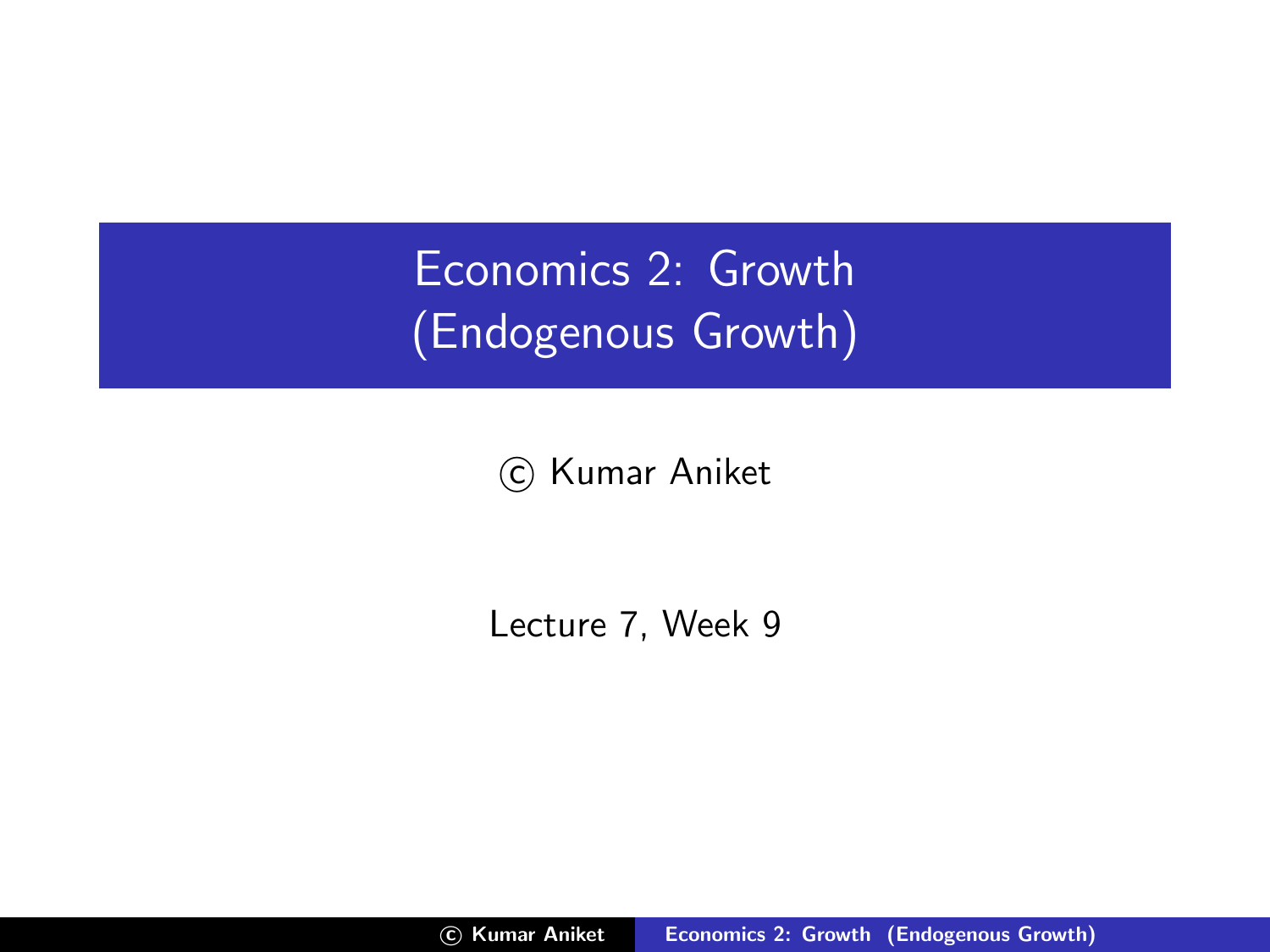Cobb Douglas production function

$$
Y == K^{\alpha}(AL)^{1-\alpha}
$$

Per-worker production function

$$
y = A^{1-\alpha}k^{\alpha}
$$

Determining the growth rate of y

$$
\frac{\Delta y}{y} = (1 - \alpha) \frac{\Delta A}{A} + \alpha \frac{\Delta k}{k}
$$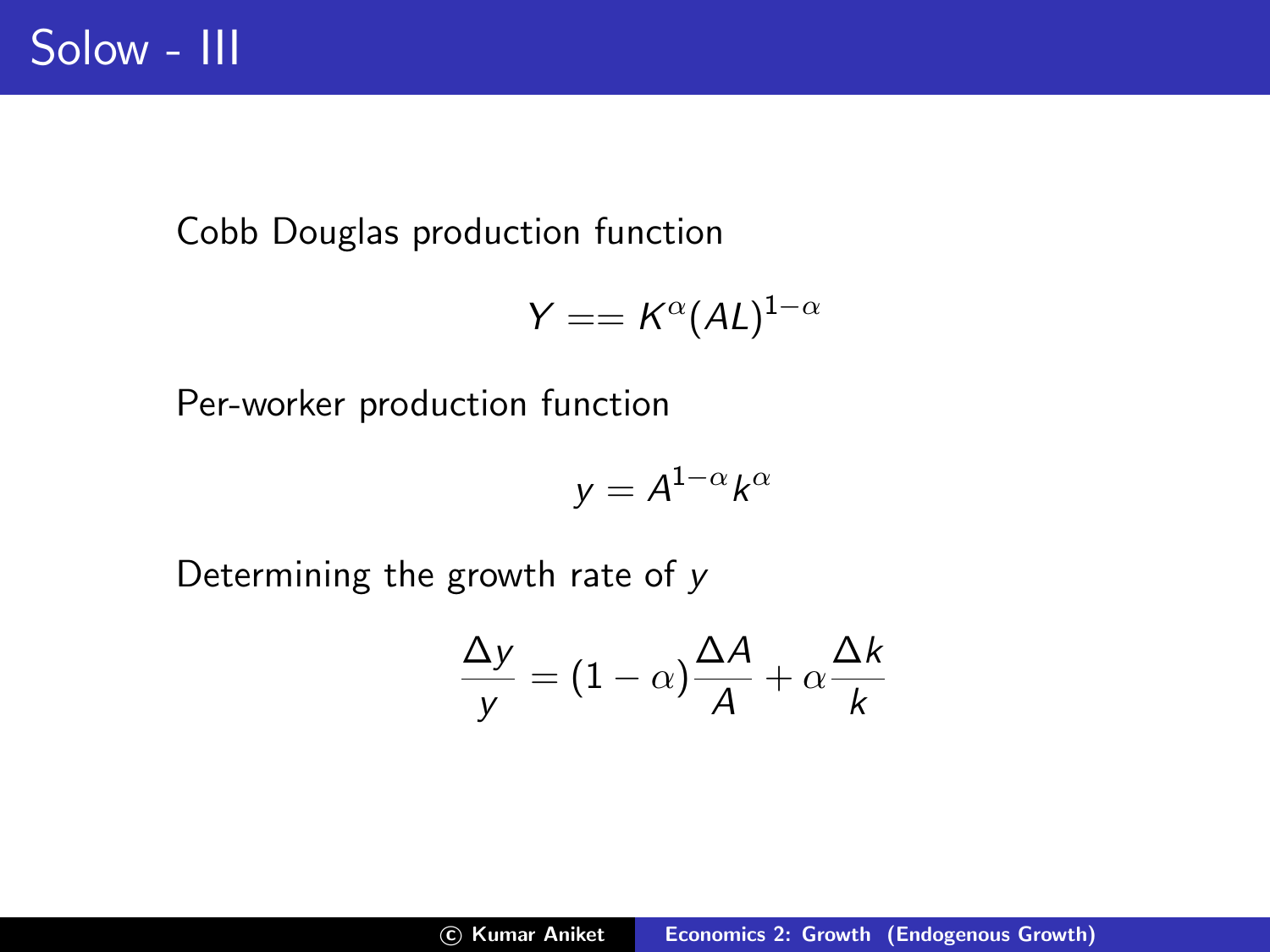#### Growth rates in Solow -III

$$
\frac{\Delta y}{y} = (1 - \alpha) \frac{\Delta A}{A} + \alpha \frac{\Delta k}{k}
$$

1. 
$$
\frac{\Delta A}{A} = g
$$
  
\n2.  $\frac{\Delta k}{k} = g$  (steady state)  
\n $\Rightarrow \frac{\Delta y}{y} = (1 - \alpha)g + \alpha g = g$ 

- $\odot$  y grows at rate g in steady state because
	- $\circ$  A always grows at the rate g
	- $\circ$  k grows at the rate g in steady state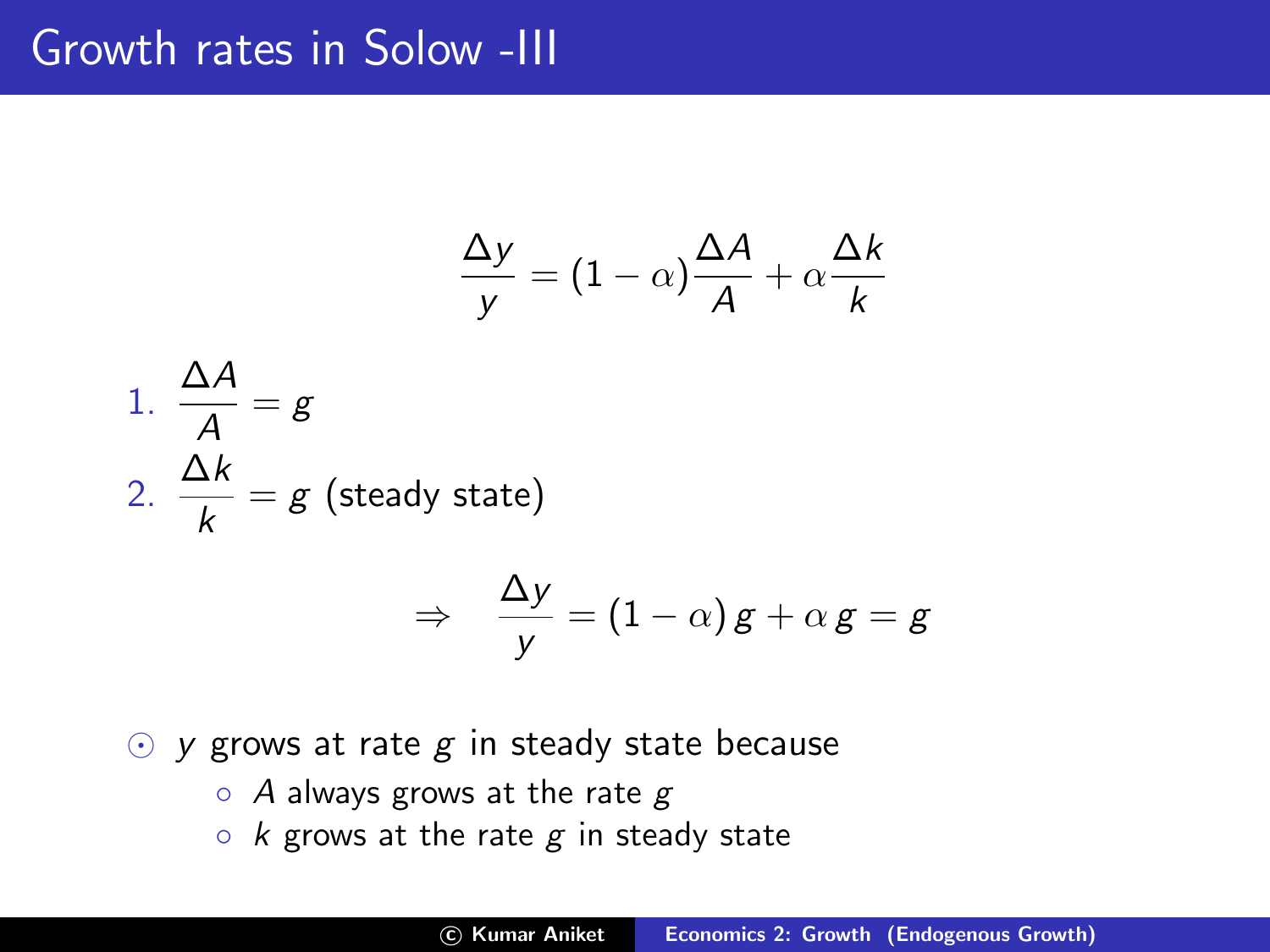Till now we have assumed that A grows at an exogenous rate  $g$ 

Assumption (Positive Externalities of Investment)

The act of investment generates new ideas for both the investing firm and other firms in the economy. Specifically,

$$
A = \lambda k \qquad (\lambda > 0)
$$

stock of knowledge A is proportional to the stock of capital stock per worker k

- $\odot$  Investing  $(k \uparrow)$  affects output y through two distinct channels:
	- Direct effect: greater capital stock per worker lead to greater output per worker
	- Indirect effect: higher capital stock per worker leads to higher value A which leads to higher output per worker.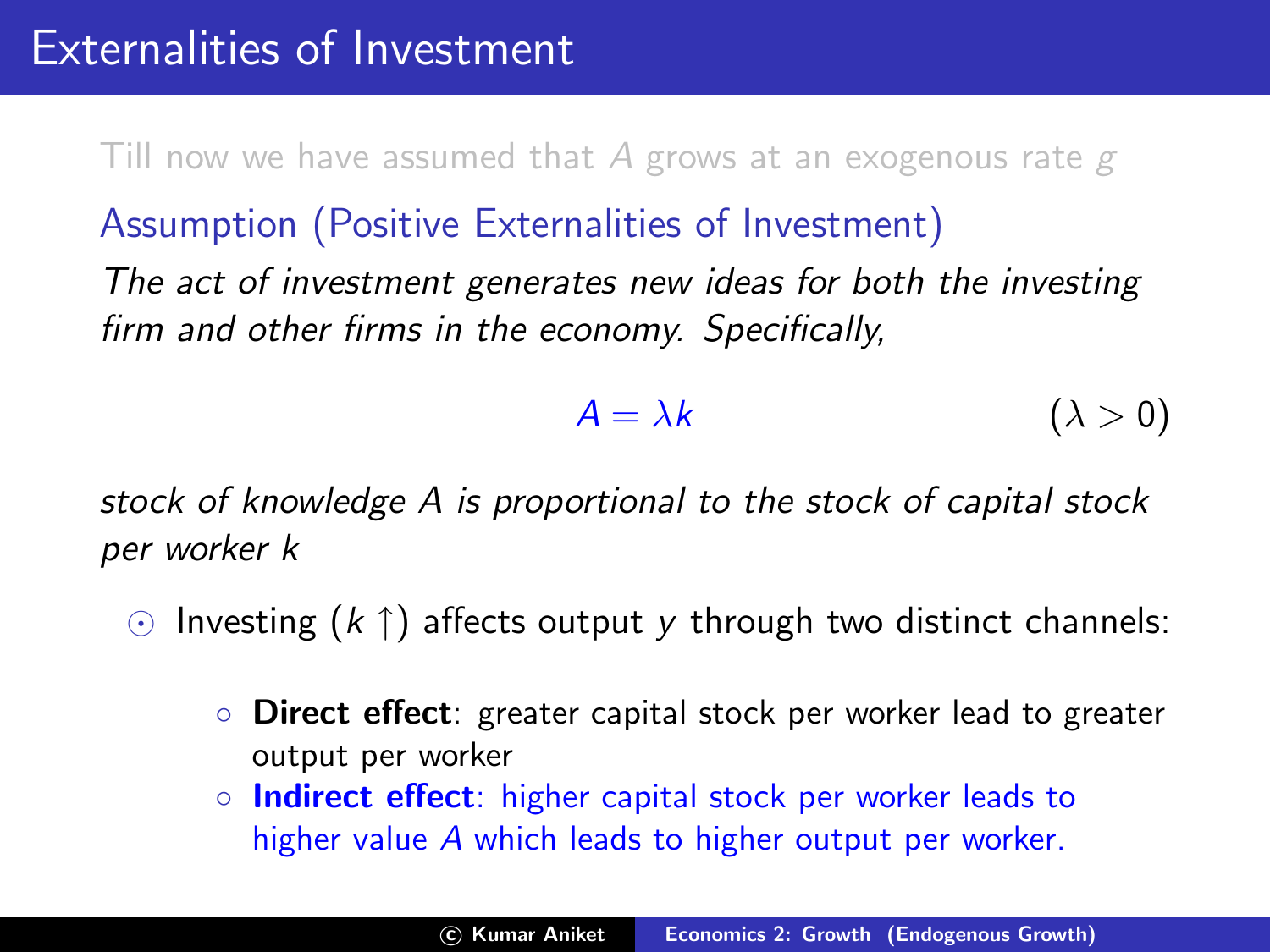#### The Two Channels

 $\odot$  Investing  $(k \uparrow)$  affects output y through two distinct channels:

- $\circ$  Direct effect: higher k leads to higher y
- $\circ$  Indirect effect: higher k leads to higher value of A which leads to higher y.

$$
y = (A)^{1-\alpha} k^{\alpha}
$$

$$
= (\lambda k)^{1-\alpha} k^{\alpha}
$$

$$
= \lambda^{1-\alpha} k
$$

$$
\Rightarrow \frac{y}{k} = \lambda^{1-\alpha} = \text{constant}
$$

$$
\Rightarrow \frac{\Delta y}{y} = \frac{\Delta k}{k}
$$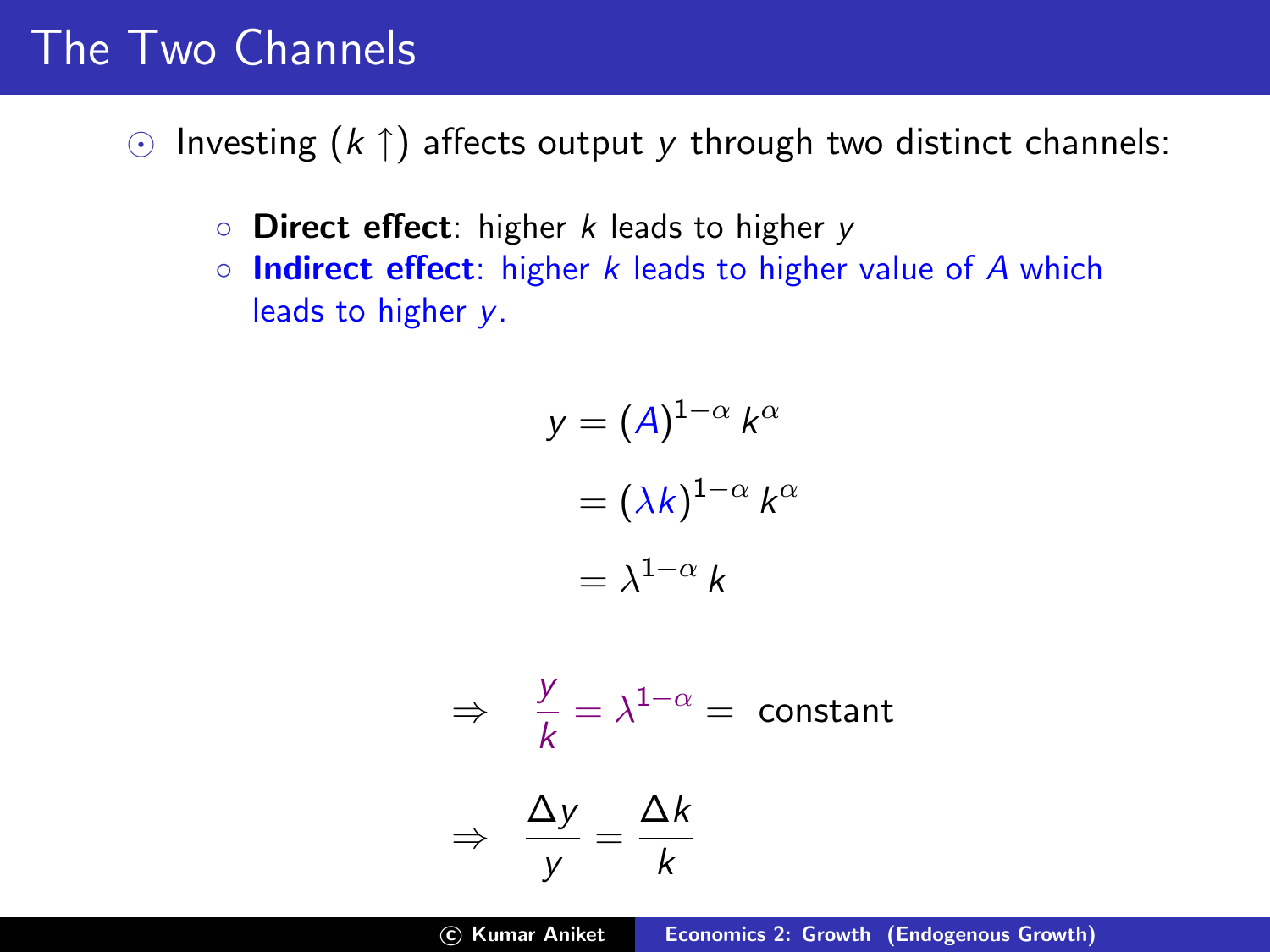# Deriving Endogenous Growth

$$
\frac{\Delta K}{K} = s \cdot \frac{Y}{K} - \delta
$$

$$
\Rightarrow \frac{\Delta k}{k} = s \cdot \frac{y}{k} - (\delta + n)
$$

$$
= s \cdot \lambda^{1-\alpha} - (\delta + n)
$$

o growth rate of k depends on the  $s, \delta, n$  and  $\lambda$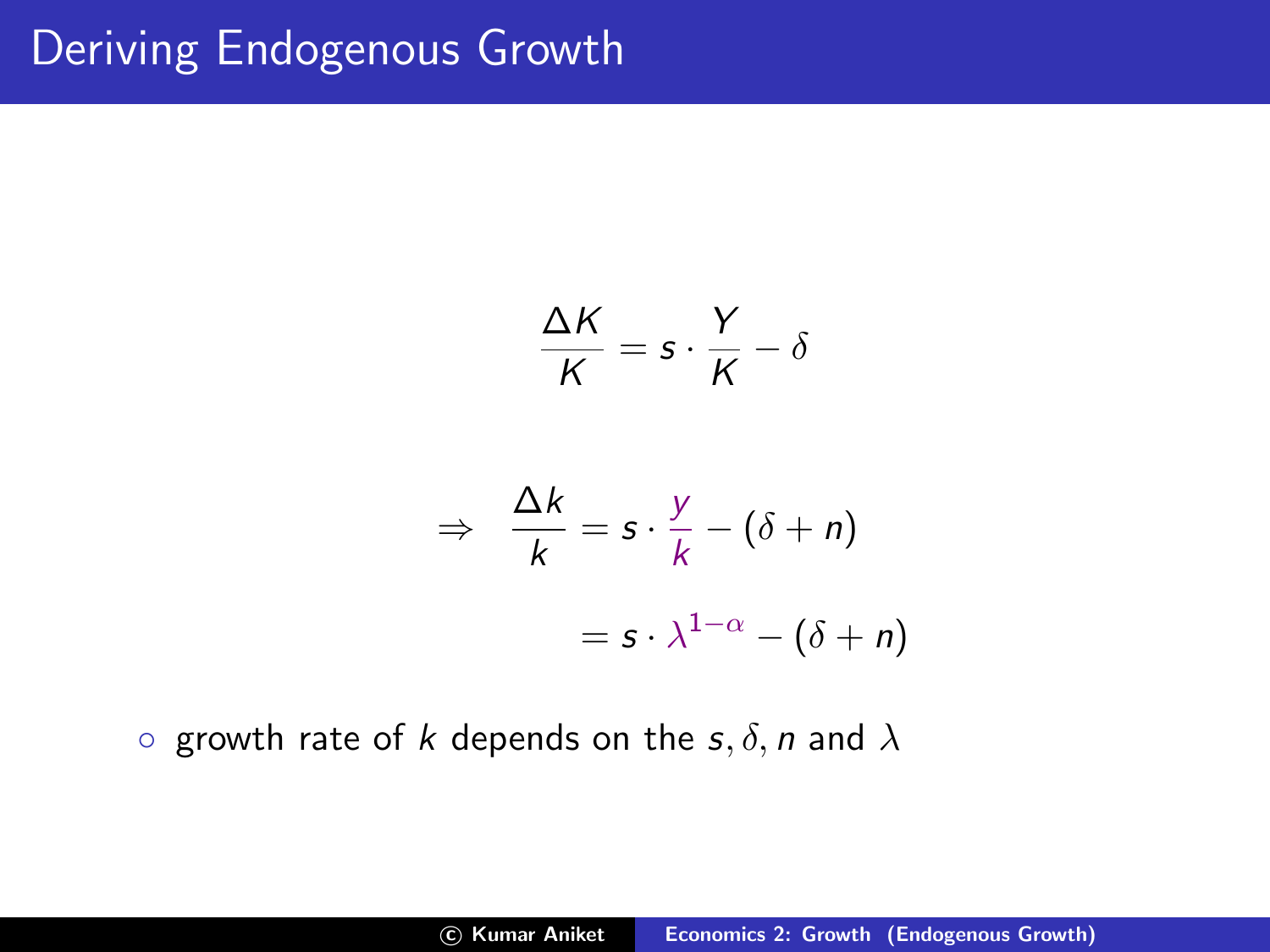### Endogenous Growth

$$
\Rightarrow \frac{\Delta y}{y} = s \cdot \lambda^{1-\alpha} - (\delta + n)
$$

Perpetual growth of k and y if  $s \cdot \lambda^{1-\alpha} > (\delta + n)$ 

- O New Results:
	- 1. Steady state can only be defined in terms of growth rates. It cannot be defined in terms of levels anymore.
	- 2. Growth rate of y and k depends on  $\delta$ , n, s and crucially on  $\lambda$ 
		- $\circ$  Countries with higher  $\lambda$  grow faster. Explains why developed economies keep growing faster than certain under-developed. (due to higher  $\lambda$ )
		- Lower saving rate can lead to lower growth
		- Higher population growth rate can lead to slower growth. Paul Romer attributes slowdown in US growth in the 60s to this effect.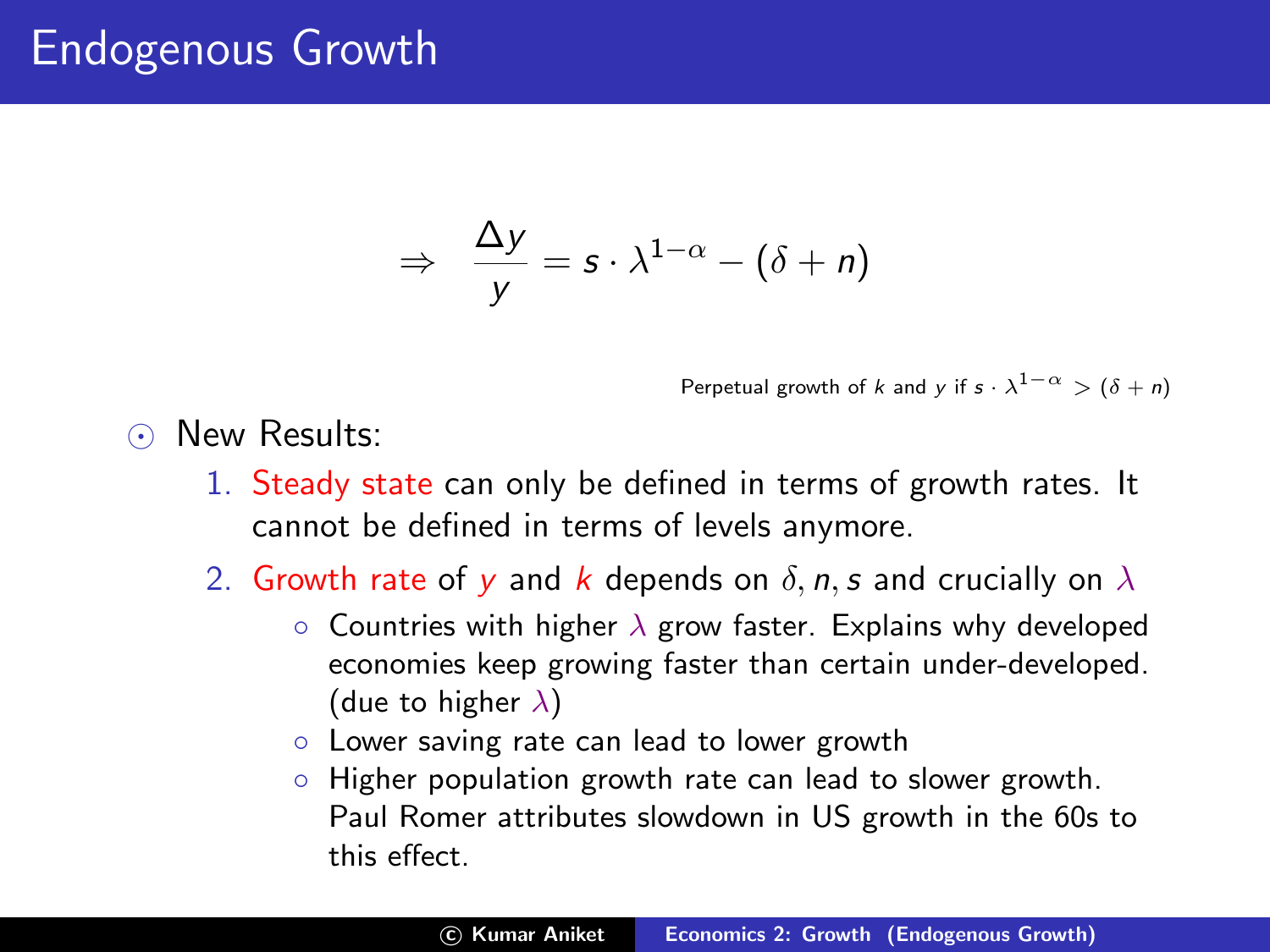For Cobb-Douglas function:  $\frac{(r+\delta)K}{Y} = \alpha$ 

$$
r = \frac{\partial Y}{\partial K} - \delta = \alpha \frac{Y}{K} - \delta
$$

$$
= \alpha \frac{Y}{K} - \delta = \alpha \lambda^{1-\alpha} - \delta
$$

 $\circ$  r is a constant in the economy Similarly given that  $\frac{w \cdot L}{Y} = 1 - \alpha$ 

$$
w = (1 - \alpha)y = (1 - \alpha)\lambda^{1 - \alpha}k
$$

 $\circ$  w grows at the same rate a k, i.e. at the economy wide growth rate  $g$ .